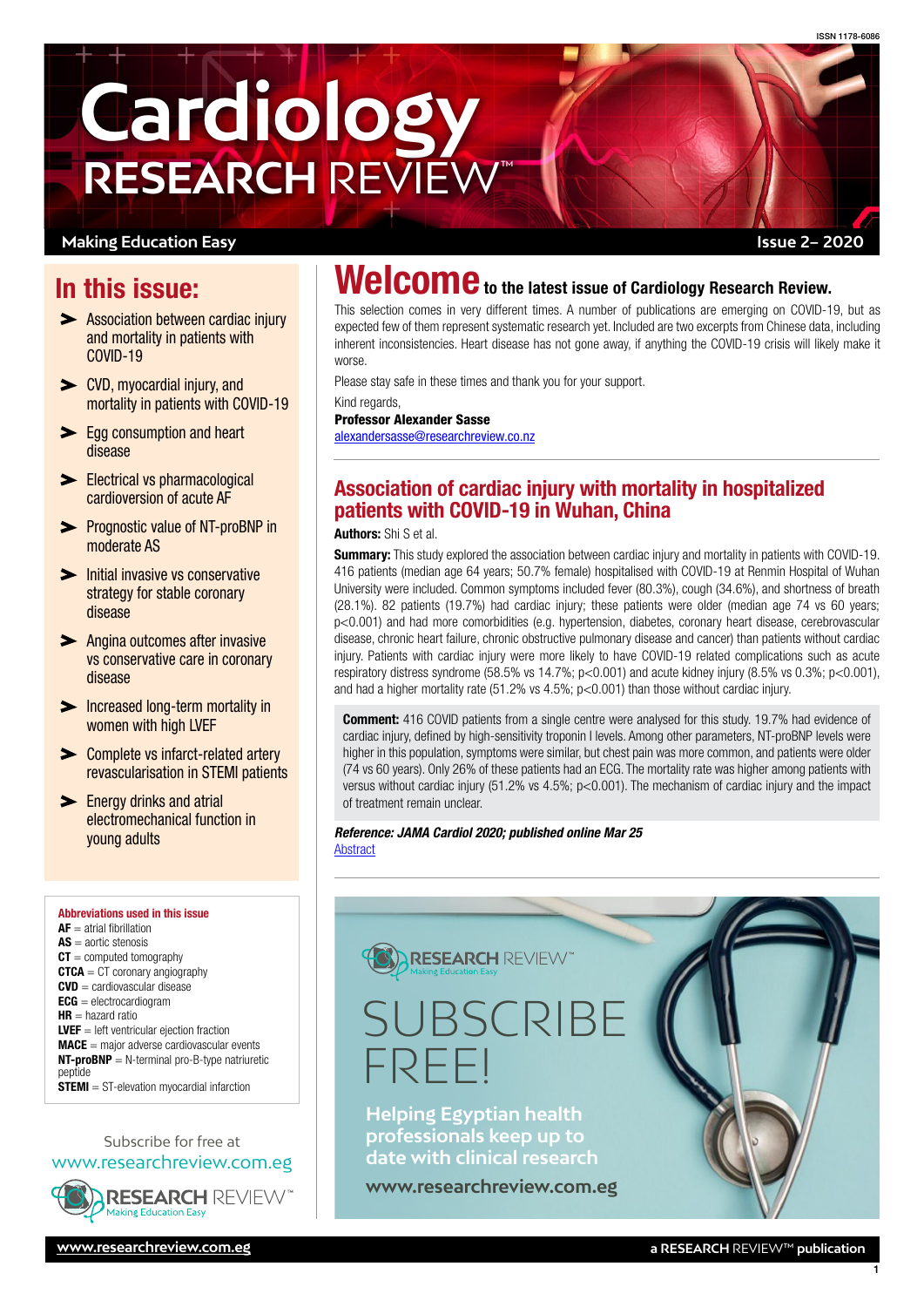# Cardiovascular implications of fatal outcomes of patients with coronavirus disease 2019 (COVID-19)

#### Authors: Guo T et al.

<span id="page-1-0"></span>**Cardiology RESEARCH REVIEW** 

**Summary:** This study evaluated the association of underlying CVD and myocardial injury with fatal outcomes in patients with COVID-19. 187 patients (mean age 58.5 years) with confirmed COVID-19 disease at the Seventh Hospital of Wuhan City were included. 66 (35.3%) patients had underlying CVD including hypertension, coronary heart disease and cardiomyopathy, and 27.8% had myocardial injury (elevated troponin T [TnT] levels). Mortality rates during hospitalisation were 7.62% for patients without underlying CVD and normal TnT levels, 13.33% for those with underlying CVD and normal TnT levels, 37.50% for those without underlying CVD but elevated TnT levels, and 69.44% for those with underlying CVD and elevated TnT levels. Patients with elevated TnT levels had more frequent malignant arrhythmias, and were more likely to need glucocorticoid therapy (71.2% vs 51.1%) and mechanical ventilation (59.6% vs 10.4%) than patients with normal TnT levels.

**Comment:** Another paper that retrospectively summarised data from COVID patients, fairly raw data up for interpretation. Elevated TnT levels were used as a discriminator, and 28% of patients were allocated to significant myocardial injury. This group was older and had more cardiovascular risk factors. D-dimer levels were also much higher in this group. Mortality was markedly higher in patients with elevated plasma TnT levels than in patients with normal TnT levels (59.6% vs 8.9%). The authors noted that cardiovascular injury went along with inflammatory changes. Little reference was made to ECG and echo. The in-hospital mortality in this cohort was 8.9%.

*Reference: JAMA Cardiol 2020; published online Mar 27* [Abstract](https://jamanetwork.com/journals/jamacardiology/fullarticle/10.1001/jamacardio.2020.1017)

### Egg consumption and risk of cardiovascular disease

#### Authors: Drouin-Chartier J-P et al.

Summary: This analysis of 3 large cohort studies (Nurses' Health Study [NHS] 1980–2012, NHS II 1991–2013, and Health Professionals' Follow-Up Study 1986–2012) investigated the association between egg intake and CVD. During 32 years of follow-up (>5.54 million person-years), 14,806 participants in the 3 cohorts had incident CVD. Pooled multivariable analysis showed that consumption of at least 1 egg per day was not associated with incident CVD risk after adjustment for lifestyle and other dietary factors. An updated meta-analysis (1,720,108 participants, 139,195 CVD events) found that an increase of 1 egg per day was not associated with CVD risk. Results were similar for coronary heart disease and stroke. In analyses stratified by geographical location, no association was found between egg consumption and CVD risk among US or European cohorts, but an inverse association was seen in Asian cohorts.

**Comment:** Lifestyle, diet and cardiovascular risk. These are related but difficult to measure. Here we are talking eggs. The data are from about 210,000 nurses, and most of them ate 1–5 eggs per week. Higher egg consumption was associated with higher body mass index and more red meat consumption. Furthermore, the data were used as the basis for a meta-analysis of other published data. Brief summary: eating 5 or fewer eggs per week does not increase cardiovascular risk.

*Reference: BMJ 2020;368:m513*



# **Subscribe at no cost to any Research Review**

Egyptian health professionals can subscribe to or download previous editions of Research Review publications at

### [www.researchreview.com.eg](http://www.researchreview.com.eg)



# Electrical versus pharmacological cardioversion for emergency department patients with acute atrial fibrillation (RAFF2)

Authors: Stiell IG et al.

**Summary:** The RAFF2 trial compared electrical and pharmacological cardioversion for patients with acute AF. 396 patients with acute AF at 11 hospital emergency departments in Canada were randomised to attempted pharmacological cardioversion with intravenous procainamide (15 mg/kg over 30 min) followed by electrical cardioversion if necessary (up to 3 shocks, each of  $\geq 200$  J), or placebo infusion followed by electrical cardioversion. Conversion to sinus rhythm occurred in 96% of patients in the drug-shock group and 92% in the shock-only group (absolute difference  $4\%$ ;  $95\%$  CI 0-9;  $p=0.07$ ). 97% and 95% of patients in the respective groups were discharged home. Conversion to sinus rhythm was not affected by pad position (anterolateral or anteroposterior).

**Comment:** A prospective, randomised trial of current practice in cardioversion. Half of the patients were shocked, the other half also took anti-arrhythmic medication (procainamide). Also pad position was randomised. 52% of patients in the drug-shock group converted after drug infusion only. Electrical cardioversion was highly successful (92–96%). Pad position made no difference. Both pathways were successful, and the authors concluded that there are benefits for the drug-facilitated pathway as it avoids the more resource-intensive sedation associated with cardioversion in about half the patients.

*Reference: Lancet 2020;395(10221):339-49* **[Abstract](https://www.thelancet.com/journals/lancet/article/PIIS0140-6736(19)32994-0/fulltext)** 

Reference: BMJ 2020;368:M513<br>[Abstract](https://www.bmj.com/content/368/bmj.m513) Independent Content: The selection of articles and writing of summaries and commentary in this publication is completely independent of the advertisers/sponsors and their products.

> Privacy Policy: Research Review will record your email details on a secure database and will not release them to anyone without your prior approval. Research Review and you have the right to inspect, update or delete your details at any time.

> Disclaimer: This publication is not intended as a replacement for regular medical education but to assist in the process. The reviews are a summarised interpretation of the published study and reflect the opinion of the writer rather than those of the research group or scientific journal. It is suggested readers review the full trial data before forming a final conclusion on its merits.

> Research Review publications are intended for Egyptian health professionals.

2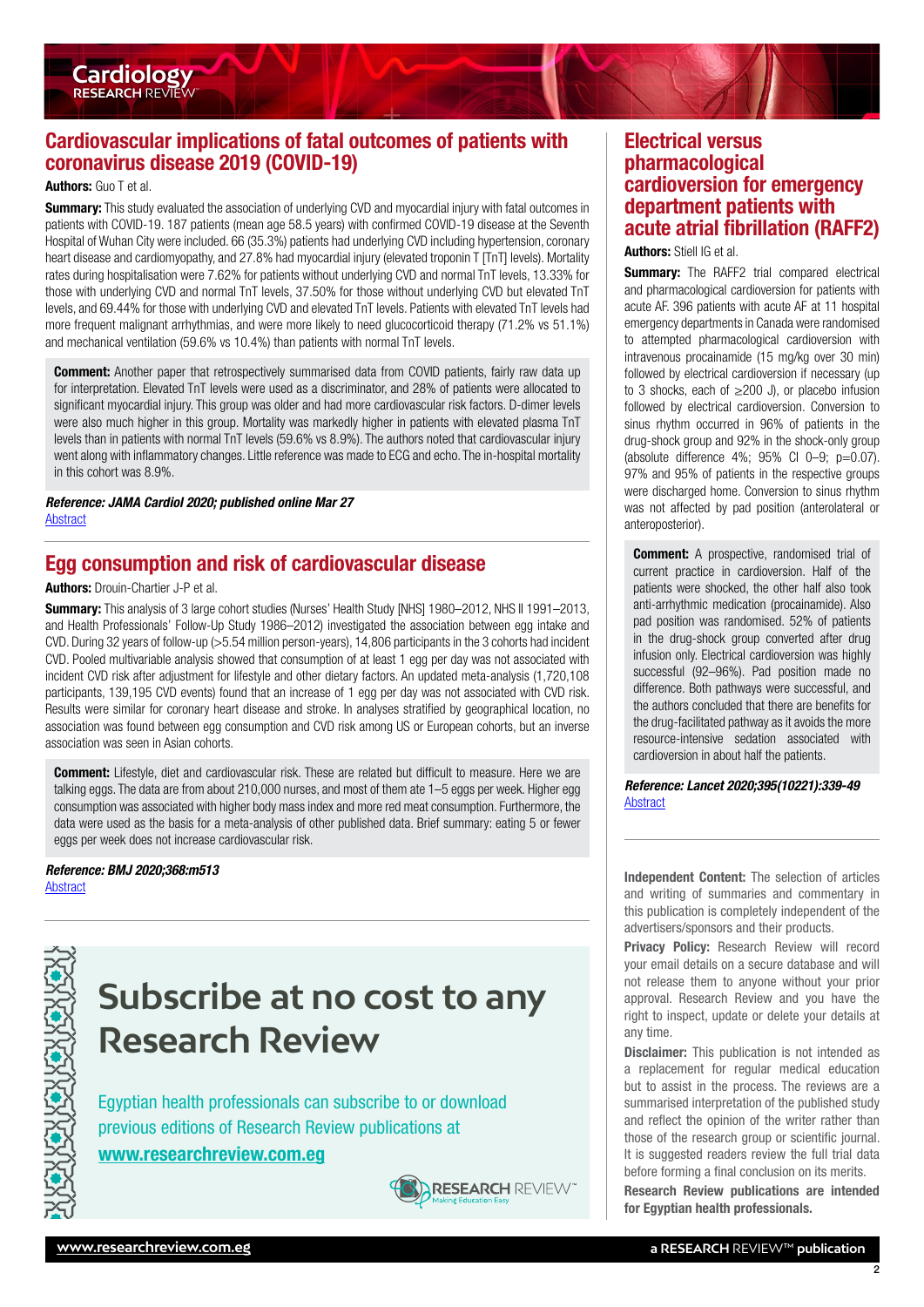<span id="page-2-0"></span>

# Prognostic value of N-terminal pro-form B-type natriuretic peptide in patients with moderate aortic stenosis

#### Authors: Ito S et al.

**Summary:** This study evaluated the prognostic value of plasma NT-proBNP levels in patients with moderate AS. 261 patients (median age 78 years, 64% male) with moderate AS (aortic valve area 1.0–1.5cm<sup>2</sup>) had serum NT-pro BNP levels measured within 3 months of their echocardiographic assessment. The median NT-pro BNP level of the cohort was 888 pg/dl. The mortality rate during a median 2.7 years of follow-up was 3-fold higher in patients with NT-pro BNP levels above the median than in those with NT-pro BNP levels below the median (HR, 3.11; 95% CI 1.78–5.46; p<0.001), even in patients who underwent aortic valve replacement (AVR).

**Comment:** Recently the focus has been on the treatment of moderate AS – does earlier treatment improve outcomes? In this retrospective study, patients with moderate AS were divided into 2 groups using median NTproBNP level (888 pg/dl) as the cut-off. A higher than median NT-pro BNP level was significantly associated with worse overall survival outcomes even after adjusting for comorbid conditions (HR, 2.52; 95% CI 1.58–4.02; p<0.001). Mortality rates were independent of AVR performed (in 31% of patients) throughout the observation period. Hence the study highlights the prognostic importance of BNP, but was not designed to evaluate the timing and role of AVR.

*Reference: Am J Cardiol 2020; published online Feb 11* [Abstract](https://ajconline.org/retrieve/pii/S0002914920301119)



# **Subscribe at no cost to any Research Review**

Egyptian health professionals can subscribe to or download previous editions of Research Review publications at

[www.researchreview.com.eg](http://www.researchreview.com.eg)



**ARESEARCH** REVIEW

# Initial invasive or conservative strategy for stable coronary disease

#### Authors: Maron DJ et al., for the ISCHEMIA Research Group

**Summary:** The ISCHEMIA trial compared an initial invasive strategy and a conservative strategy in patients with stable coronary disease. 5179 patients with moderate or severe ischaemia were randomised to an initial invasive strategy (angiography and revascularisation when feasible) plus medical therapy or to an initial conservative strategy of medical therapy alone and angiography if medical therapy failed. Over a median follow-up of 3.2 years, 318 primary outcome events (death from cardiovascular causes, myocardial infarction, hospitalisation for unstable angina, heart failure, or resuscitated cardiac arrest) occurred in the invasive-strategy group compared with 352 in the conservative-strategy group. Cumulative event rates were 5.3% and 3.4%, respectively, at 6 months and 16.4% and 18.2%, respectively, at 5 years. 145 patients in the invasive-strategy group and 144 in the conservative-strategy group died (HR, 1.05; 95% CI 0.83–1.32).

**Comment:** In patients with stable coronary artery disease, despite intuition telling us that improving blood flow through revascularisation intervention should help, the evidence has been somewhat lacking. In this trial, patients also had evidence of ischaemia, and the majority also had a CT scan to rule out proximal prognostic disease. Following this, patients were randomised to invasive or medical therapy. After 3.2 years there was no significant difference regarding MACE between the two groups. Early peri-procedural events contributed to MACE numbers in the invasive group, also 21% in the medical group ended up having an intervention. Not sure what this really means, as how likely is it that we do an ischaemia test, a CT in all, and a further angiogram in a quarter of patients to then call this medical management?

#### *Reference: N Engl J Med 2020;382:1395-1407* **[Abstract](https://www.nejm.org/doi/10.1056/NEJMoa1915922)**

## Health-status outcomes with invasive or conservative care in coronary disease

Authors: Spertus JA et al., for the ISCHEMIA Research Group

**Summary:** This secondary analysis of the ISCHEMIA trial assessed angina-related outcomes after an initial invasive or conservative strategy in patients with stable coronary disease. Angina-related symptoms, function, and quality of life were assessed using the Seattle Angina Questionnaire (SAQ) at baseline and at months 1.5, 3, and 6, and every 6 months thereafter in patients randomised to an invasive treatment strategy (n=2295) or a conservative strategy (n=2322). The primary outcome was the SAQ summary score (ranging from 0–100, with higher scores indicating better health status). At baseline, 35% of patients in each group reported having no angina in the previous month. SAQ summary scores increased in both treatment groups, with increases at 3, 12, and 36 months that were 4.1 points (95% CI 3.2–5.0), 4.2 points (95% CI 3.3–5.1), and 2.9 points (95% CI 2.2–3.7) higher in the invasive strategy group than in the conservative strategy group. Differences were larger in patients who had more frequent angina at baseline.

**Comment:** Following the main publication of the ISCHEMIA trial, this paper assessed angina burden and treatment in the study population by using an angina questionnaire. After 12 months there was a small mean difference for the entire population that was sustained throughout follow-up. However, the baseline frequency of angina was a relevant determinant for benefiting from invasive management. Simply put, patients with daily and weekly angina tended to benefit more from invasive management.

#### *Reference: N Engl J Med 2020;382:1408-19* [Abstract](https://www.nejm.org/doi/10.1056/NEJMoa1916370)

### Subscribe for free at [www.researchreview.com.eg](http://www.researchreview.com.eg)



#### Independent commentary by Professor Alexander Sasse

Professor Alexander Sasse is Consultant Cardiologist and Clinical Director of the Cardiology Department at Wellington Hospital/CCDHB. His clinical interests include the various modalities of cardiac imaging, structural heart disease and intervention, general cardiology and the prevention of stroke. He went to Medical School in Bonn and did his training at the RWTH Aachen (Germany)



3

and has been a Cardiologist since 2004. In 2007 he moved to Wellington and has been there since. Appointments include being a senior lecturer at Wellington School of Medicine (University of Otago) since 2007, and adjunct Professor at the School of Biological Sciences (Victoria University) Wellington since 2012.